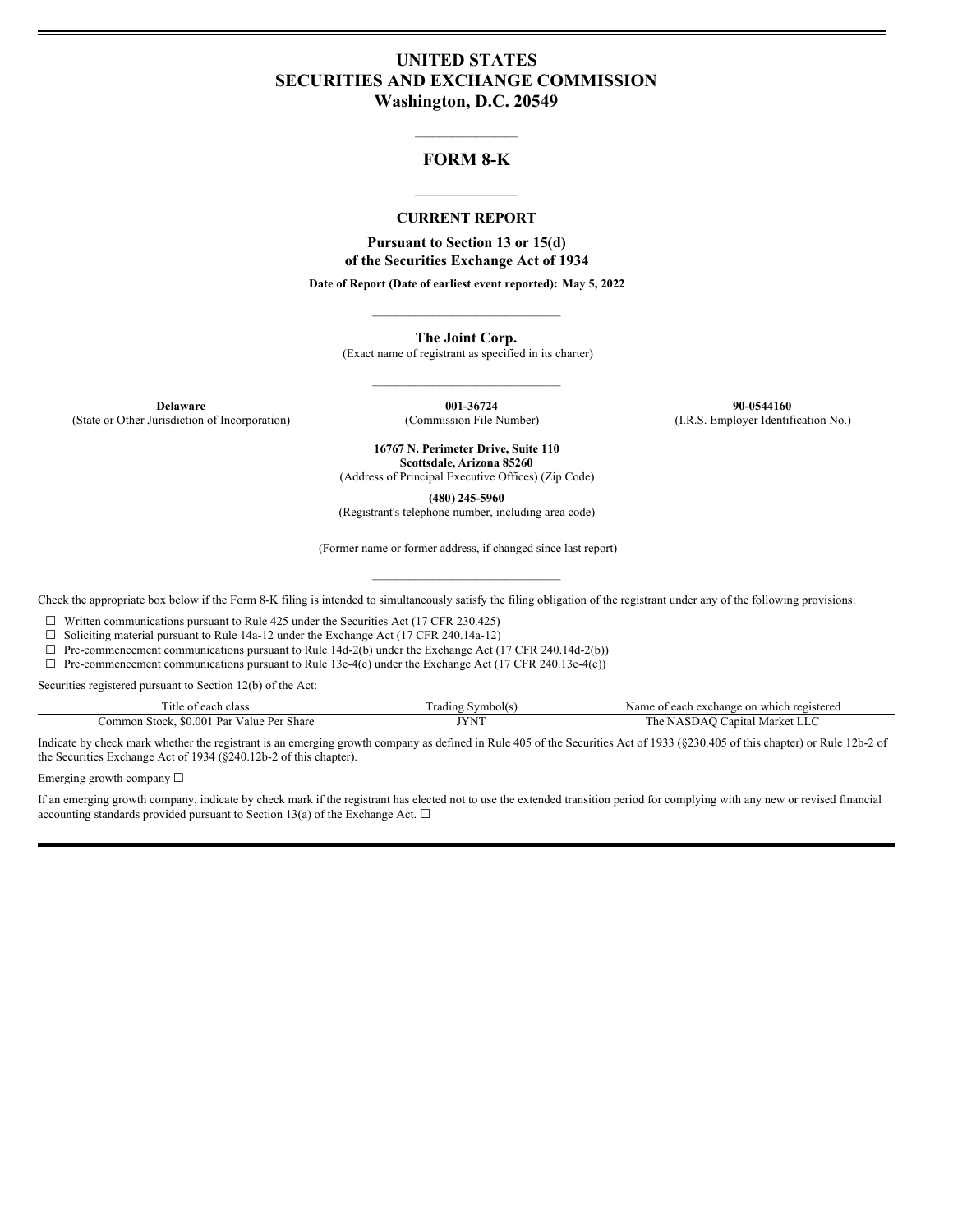#### **Item 2.02. Results of Operations and Financial Condition.**

On May 5, 2022, The Joint Corp. (the "Company") issued a press release announcing its financial results for the quarter ended March 31, 2022. The press release is furnished as Exhibit 99.1 to this Current Report on Form 8-K.

The information furnished in this Item 2.02 and Exhibit 99.1 shall not be deemed "filed" for purposes of Section 18 of the Securities Exchange Act of 1934, as amended (the "Exchange Act"), or otherwise subject to the liabilities of that section, nor shall it be incorporated by reference in any filing under the Securities Act of 1933, as amended, or the Exchange Act, except as expressly set forth by specific reference in such a filing.

#### **Item 7.01. Regulation FD Disclosure.**

The Company is posting an earnings presentation to its website at https://ir.thejoint.com/. A copy of the earnings presentation is being furnished herewith as Exhibit 99.2. The Company will use the earnings presentation during its earnings conference call on May 5, 2022 and also may use the earnings presentation from time to time in conversations with analysts, investors and others.

The information furnished in this Item 7.01 and Exhibit 99.2 shall not be deemed "filed" for purposes of Section 18 of the Exchange Act, or otherwise subject to the liabilities of that section, nor shall it be incorporated by reference in any filing under the Securities Act of 1933, as amended, or the Exchange Act, except as expressly set forth by specific reference in such a filing.

The information contained in Exhibit 99.2 is summary information that is intended to be considered in the context of the Company's filings with the SEC. The Company undertakes no duty or obligation to publicly update or revise the information contained in this report, although it may do so from time to time as its management believes is warranted. Any such updating may be made through the filing of other reports or documents with the SEC, through press releases or through other public disclosure.

#### **Item 9.01. Financial Statements and Exhibits.**

(d) Exhibits

| 99.1 | Press Release dated May 5, 2022                                    |
|------|--------------------------------------------------------------------|
| 99.2 | The Joint Corp. Earnings Presentation. May 2022                    |
| 104  | Cover Page Interactive Data File (embedded within the Inline XBRL) |
|      | document)                                                          |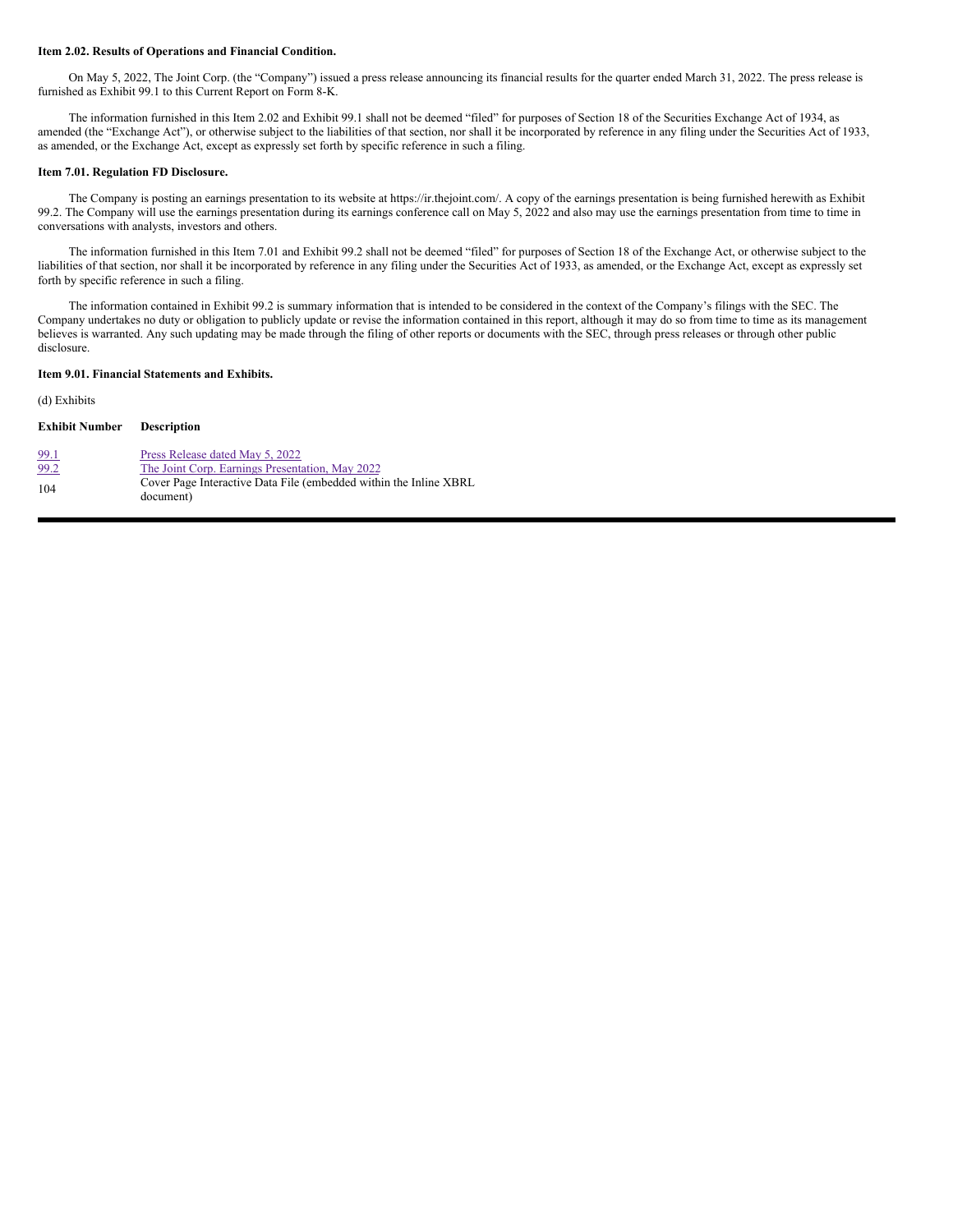### **SIGNATURE**

Pursuant to the requirements of the Securities Exchange Act of 1934, the registrant has duly caused this report to be signed on its behalf by the undersigned hereunto duly authorized.

**The Joint Corp.**

Date: May 5, 2022 By: /s/ Peter D. Holt Peter D. Holt President and Chief Executive Officer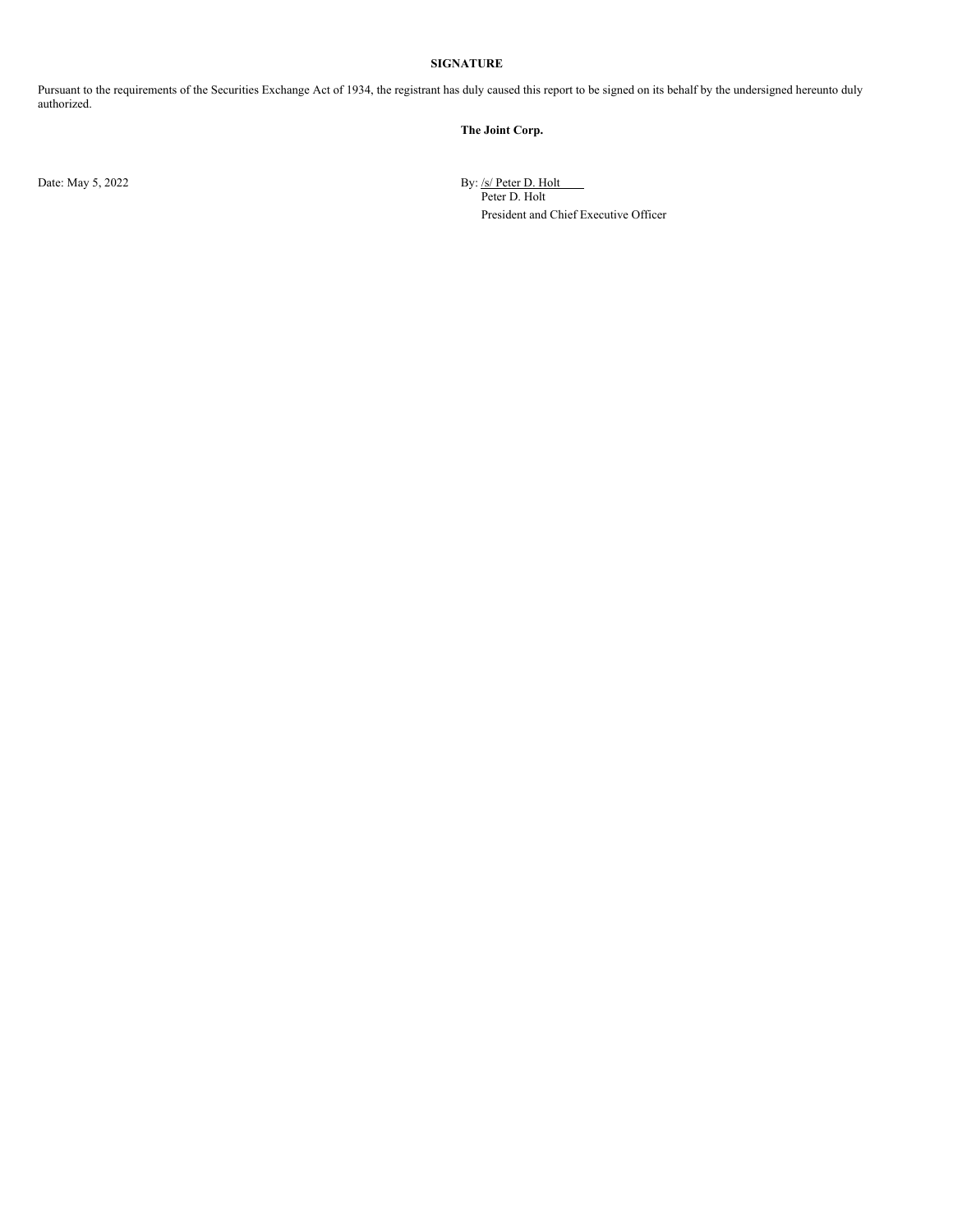## **The Joint Corp. Reports First Quarter 2022 Financial Results**

*- Grew Revenue 28%, System-wide Sales 27%, and System-wide Comp Sales 15%, Versus Q1 2021 -*

- Opened 31 Clinics, Including 27 Franchised - the Most for a First Quarter in the Company's History -

*- Achieved Milestone of 100 Corporate Portfolio Clinics, Bringing Total Clinics to 736 -*

SCOTTSDALE, Ariz., May 05, 2022 (GLOBE NEWSWIRE) -- The Joint Corp. (NASDAQ: JYNT), a national operator, manager, and franchisor of chiropractic clinics, reported its financial results for the quarter ended March 31, 2022.

### **Financial Highlights: Q1 2022 Compared to Q1 2021**

- Grew revenue 28% to \$22.4 million.
- Recorded net loss of \$206,000, compared to net income of \$2.3 million.
- Increased system-wide sales<sup>1</sup> by 27%, to \$98.8 million.
- Reported system-wide comp sales<sup>2</sup> increase of 15%.
- Reported Adjusted EBITDA of \$1.8 million, compared to \$3.5 million.

### **Recent Operating Highlights**

- Sold 22 franchise licenses in Q1 2022, compared to 26 in Q1 2021.
- Increased total clinics to 736 at March 31, 2022, 636 franchised and 100 company-owned or managed, up from 706 at December 31, 2021.
	- Opened 27 new franchised clinics in Q1 2022, compared to 12 in Q1 2021.
	- Opened four greenfield clinics in Q1 2022, compared to one in Q1 2021.
	- Closed one franchised clinic in Q1 2022, compared to none in Q1 2021.
- Acquired the regional developer (RD) territory rights in Northern New Jersey in March for \$250,000 and in Northern California in April for \$2.4 million.

"During first quarter of 2022, we continued to drive growth, achieving the milestone of 100 corporate clinics and opening the most franchised clinics in any first quarter in the history of the company," said Peter D. Holt, President and Chief Executive Officer of The Joint Corp. "While increasing labor costs and higher turnover impacted the entire system's bottom line, the pace of our corporate clinic revenue growth was also impacted by the increasing magnitude and speed of the expansion of our corporate portfolio. Committed to executing our long-term growth strategy, we have added operational support to return the corporate portfolio to its strong trajectory, and we are implementing tactics to address today's market. In forging the chiropractic dream, we are creating a more attractive environment to recruit and retain doctors of chiropractic. In harnessing the power of our data, we are finalizing our roadmap to create individualized and automated consumer marketing platforms. In accelerating the pace of clinic growth, we continue to improve our comprehensive franchise sales and clinic opening strategy. In fact, in March and April, we acquired rights to two regional developer territories, increasing our margin contribution within the franchise segment as well as creating the opportunity to open greenfield clinics in those regions. We are confident in our plan to overcome the near-term macro environment, build upon our strong foundation, and drive toward our goal of opening 1,000 clinics by the end of 2023."

### **Financial Results: First Quarter 2022 Compared to First Quarter 2021**

Revenue was \$22.4 million in the first quarter of 2022, compared to \$17.6 million in the first quarter of 2021. The increase reflects a greater number of franchised and corporate clinics and continued organic growth. Cost of revenue was \$2.3 million, compared to \$1.8 million in the first quarter of 2021, reflecting the increased number of greenfield and franchised clinics, higher regional developer royalties and commissions, and the greater website hosting costs related to the new IT platform, which went live in July 2021.

Selling and marketing expenses were \$3.3 million, up 32%, driven by the larger number of franchised and company-owned or managed clinics, the grand opening expenses for four greenfields, and the timing of the national marketing fund spend as well as the new brand campaign.

Depreciation and amortization expenses increased for the first quarter of 2022, as compared to the prior year period, primarily due to the expenses associated with the new IT platform, previously acquired intangible assets and continued greenfield development.

General and administrative expenses were \$15.4 million, compared to \$10.1 million in the first quarter of 2021, reflecting increases in costs to support clinic growth, in payroll to remain competitive in the tight labor market, in professional fees, and in IT expenses.

Operating loss was \$176,000, including the impact of the accelerated greenfield development, higher G&A expenses, and higher depreciation and amortization. This compares to \$2.0 million of operating income in the first quarter of 2021. Income tax expense was \$13,000, compared to a benefit of \$364,000 in the first quarter of 2021. Net loss was \$206,000, or \$0.01 per share, compared to net income of \$2.3 million, or \$0.16 per diluted share, in the first quarter of 2021.

Adjusted EBITDA was \$1.8 million, compared to \$3.5 million in the first quarter of 2021. The company defines Adjusted EBITDA, a non-GAAP measure, as EBITDA before acquisition-related expenses, bargain purchase gain, net (gain)/loss on disposition or impairment, and stock-based compensation expenses. The company defines EBITDA as net (loss) income before net interest, tax expense, depreciation, and amortization expenses.

### **Balance Sheet Liquidity**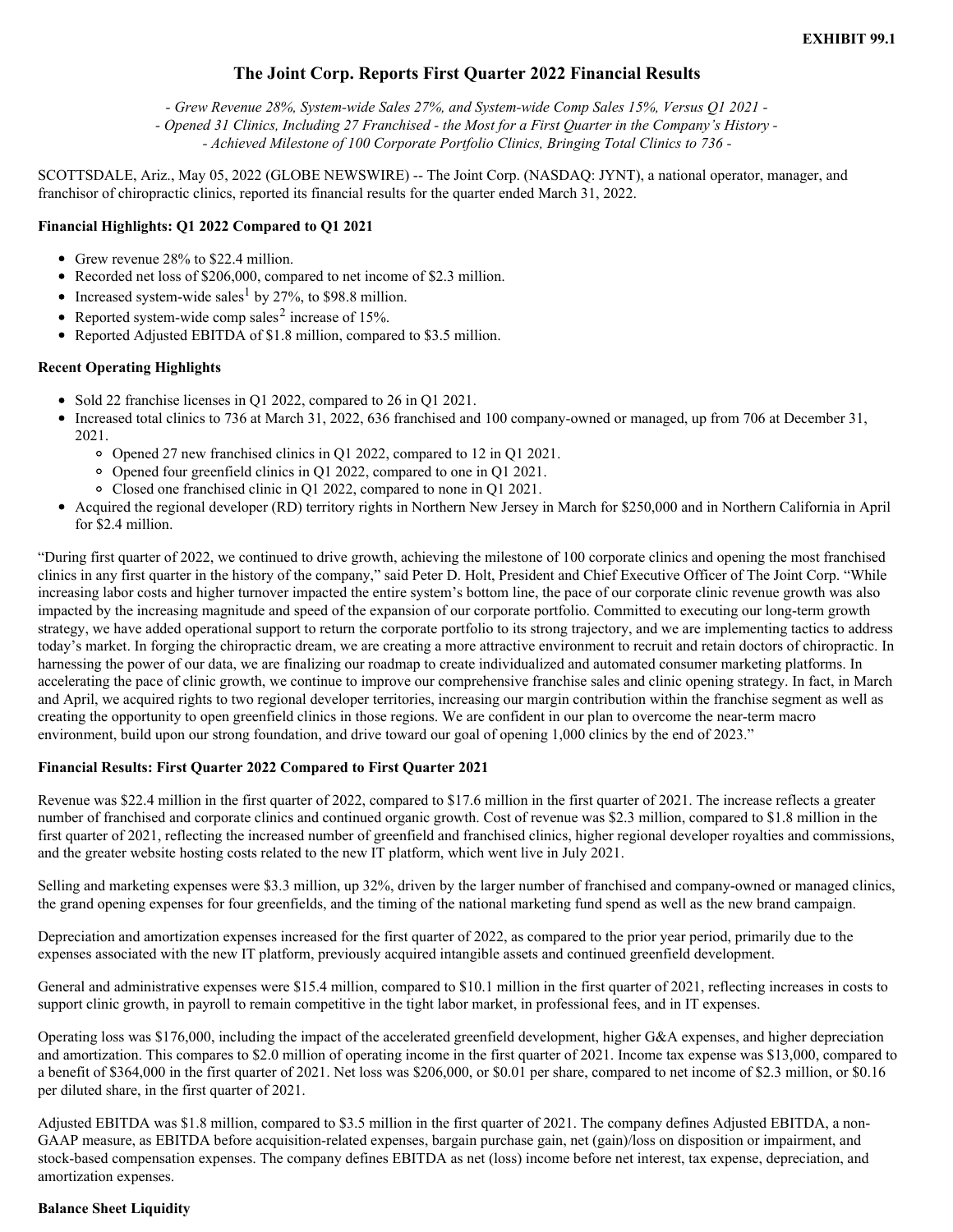Unrestricted cash was \$18.3 million at March 31,2022, compared to \$19.5 million at December 31, 2021. During the quarter, the Company entered into an amendment to its Credit Facilities with JP Morgan. Under the 2022 Credit Facility, the revolving line of credit was increased to \$20 million, up from \$2 million. The revolver will be used for working capital needs, general corporate purposes and for acquisitions, development and capital improvement uses.

### **2022 Guidance**

Management updated its revenue and Adjusted EBITDA guidance to reflect the impact of the macro-economic environment and the impact of increased expenses. Management reaffirmed its guidance for franchised clinic openings and company-owned or managed clinic increases.

- Revenue is now expected to be between \$98.0 million and \$102.0 million, compared to \$80.9 million in 2021.
- Adjusted EBITDA is now expected to be between \$12.0 million and \$14.0 million, compared to \$12.6 million in 2021.
- Franchised clinic openings are expected to be between 110 and 130, compared to 110 in 2021.
- Company-owned or managed clinic increases, through a combination of both greenfields and buybacks, are expected to be between 30 and 40; up from 32 added in 2021.

### **Conference Call**

The Joint Corp. management will host a conference call at 5 p.m. ET on Thursday, May 5, 2022, to discuss the first quarter 2022 financial results. Shareholders and interested participants may listen to a live broadcast of the conference call by dialing 765-507-2604 or 844-464-3931 and referencing code 5175957 approximately 15 minutes prior to the start time.

The accompanying slide presentation will be in the IR section of the website under Presentations and in Events. A live webcast of the conference call will also be available on the IR section of the company's website at https://ir.thejoint.com/events. An audio replay will be available two hours after the conclusion of the call for one week. The replay can be accessed by dialing 404-537-3406 or 855-859-2056. The passcode for the replay is 5175957.

### **Commonly Discussed Performance Metrics**

This release includes a presentation of commonly discussed performance metrics. System-wide sales include revenues at all clinics, whether operated by the company or by franchisees. While franchised sales are not recorded as revenues by the company, management believes the information is important in understanding the company's financial performance, because these sales are the basis on which the company calculates and records royalty fees and are indicative of the financial health of the franchisee base. Comp sales include the revenues from both company-owned or managed clinics and franchised clinics that in each case have been open at least 13 full months and exclude any clinics that have closed.

### **Non-GAAP Financial Information**

This release also includes a presentation of non-GAAP financial measures. EBITDA and Adjusted EBITDA are presented because they are important measures used by management to assess financial performance, as management believes they provide a more transparent view of the company's underlying operating performance and operating trends. Reconciliation of net income/(loss) to EBITDA and Adjusted EBITDA is presented in a table below. The company defines Adjusted EBITDA as EBITDA before acquisition-related expenses, bargain purchase gain, net (gain)/loss on disposition or impairment, and stock-based compensation expenses. The company defines EBITDA as net income before net interest, tax expense, depreciation, and amortization expenses.

EBITDA and Adjusted EBITDA do not represent and should not be considered alternatives to net income or cash flows from operations, as determined by accounting principles generally accepted in the United States, or GAAP. While EBITDA and Adjusted EBITDA are used as measures of financial performance and the ability to meet debt service requirements, they are not necessarily comparable to other similarly titled captions of other companies due to potential inconsistencies in the methods of calculation. EBITDA and Adjusted EBITDA should be reviewed in conjunction with the company's financial statements filed with the SEC.

### **Forward-Looking Statements**

This press release contains statements about future events and expectations that constitute forward-looking statements. Forward-looking statements are based on our beliefs, assumptions and expectations of industry trends, our future financial and operating performance and our growth plans, taking into account the information currently available to us. These statements are not statements of historical fact. Forwardlooking statements involve risks and uncertainties that may cause our actual results to differ materially from the expectations of future results we express or imply in any forward-looking statements, and you should not place undue reliance on such statements. Factors that could contribute to these differences include, but are not limited to, the continuing impact of the COVID-19 outbreak on the economy and our operations (including temporary clinic closures, shortened business hours and reduced patient demand), inflation, exacerbated by COVID-19 and the current war in Ukraine, our failure to develop or acquire company-owned or managed clinics as rapidly as we intend, our failure to profitably operate company-owned or managed clinics, our inability to identify and recruit enough qualified chiropractors and other personnel to staff our clinics, due in part to the nationwide labor shortage, short-selling strategies and negative opinions posted on the internet which could drive down the market price of our common stock and result in class action lawsuits, our failure to remediate the current or future material weaknesses in our internal control over financial reporting, which could negatively impact our ability to accurately report our financial results, prevent fraud, or maintain investor confidence, and other factors described in our filings with the SEC, including in the section entitled "Risk Factors" in our Annual Report on Form 10-K for the year ended December 31, 2021 filed with the SEC on March 14, 2022 and subsequently-filed current and quarterly reports. Words such as, "anticipates," "believes," "continues," "estimates," "expects," "goal," "objectives," "intends," "may," "opportunity," "plans," "potential," "near-term," "long-term," "projections," "assumptions," "projects," "guidance," "forecasts," "outlook," "target," "trends," "should," "could," "would," "will," and similar expressions are intended to identify such forward-looking statements. We qualify any forward-looking statements entirely by these cautionary factors. We assume no obligation to update or revise any forward-looking statements for any reason or to update the reasons actual results could differ materially from those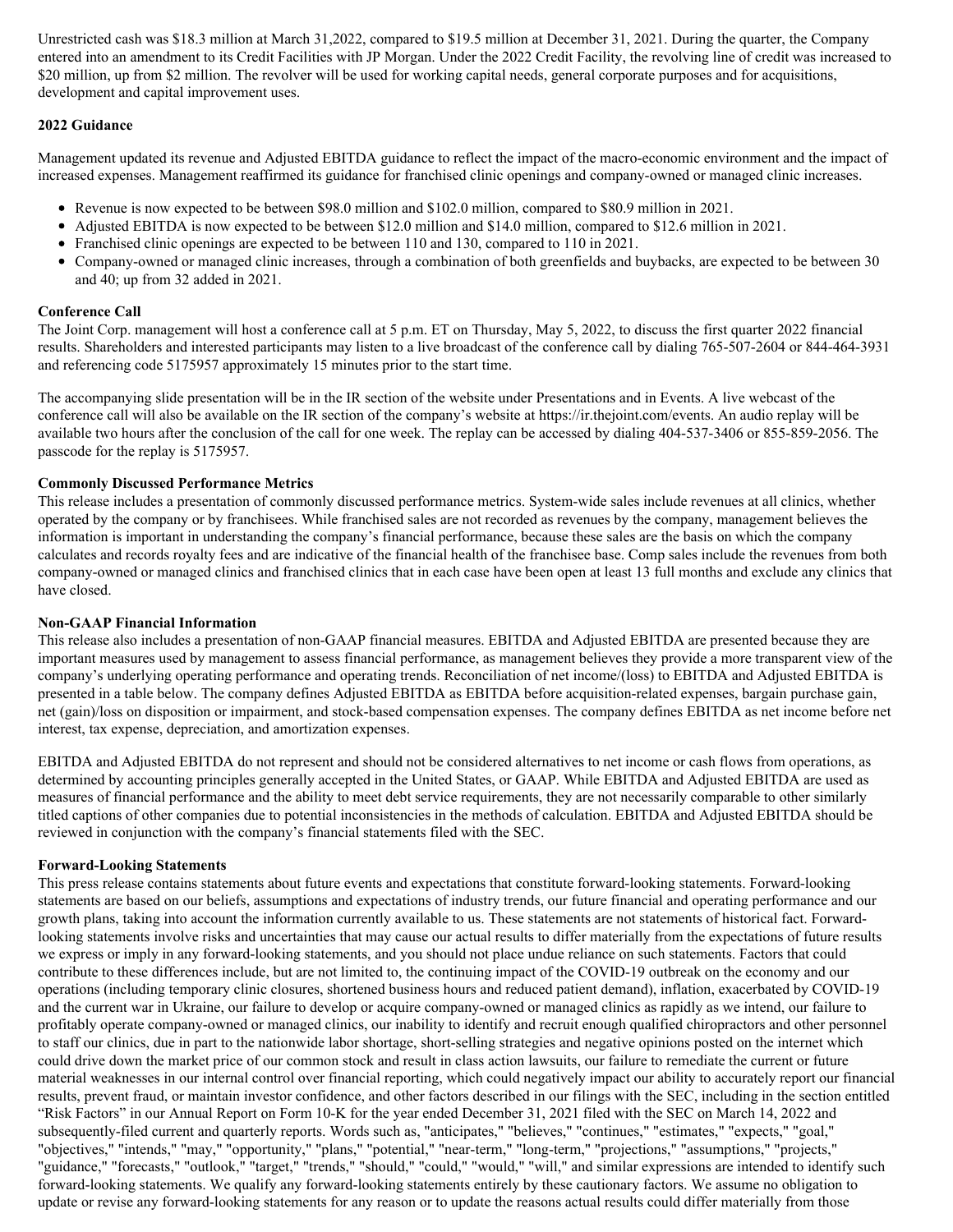<span id="page-5-0"></span>anticipated in these forward-looking statements, even if new information becomes available in the future. Comparisons of results for current and any prior periods are not intended to express any future trends or indications of future performance, unless expressed as such, and should only be viewed as historical data.

Management has disclosed in our Form 10-K that our management concluded that our internal controls over financial reporting were not effective as of December 31, 2021, and our auditors expressed an adverse opinion on the Company's internal control over financial reporting as of December 31, 2021, due to a material weakness. The details of this material weakness were provided in our 10-K filing. We have undertaken remediation measures to address the material weakness, which we expect will be completed prior to the end of fiscal year 2022.

### **About The Joint Corp. (NASDAQ: JYNT)**

The Joint Corp. (NASDAQ: JYNT) revolutionized access to chiropractic care when it introduced its retail healthcare business model in 2010. Today, it is the nation's largest operator, manager and franchisor of chiropractic clinics through *The Joint Chiropractic* network. The company is making quality care convenient and affordable, while eliminating the need for insurance, for millions of patients seeking pain relief and ongoing wellness. With more than 700 locations nationwide and nearly 11 million patient visits annually, *The Joint Chiropractic* is a key leader in the chiropractic industry. Ranked number one on *Forbes'* 2022 America's Best Small Companies list, number three on *Fortune's* 100 Fastest-Growing Companies list and consistently named to *Franchise Times* "Top 400+ Franchises" and *Entrepreneur's* "Franchise 500®" lists, *The Joint Chiropractic* is an innovative force, where healthcare meets retail.

For more information, visit www.thejoint.com. To learn about franchise opportunities, visit www.thejointfranchise.com.

#### **Business Structure**

The Joint Corp. is a franchisor of clinics and an operator of clinics in certain states. In Arkansas, California, Colorado, District of Columbia, Florida, Illinois, Kansas, Kentucky, Maryland, Michigan, Minnesota, New Jersey, New York, North Carolina, Oregon, Pennsylvania, Rhode Island, South Dakota, Tennessee, Washington, West Virginia and Wyoming, The Joint Corp. and its franchisees provide management services to affiliated professional chiropractic practices.

**Media Contact:** Margie Wojciechowski, The Joint Corp., margie.wojciechowski@thejoint.com **Investor Contact:** Kirsten Chapman, LHA Investor Relations, 415-433-3777, thejoint@lhai.com

#### **– Financial Tables Follow –**

## **THE JOINT CORP. AND SUBSIDIARY AND AFFILIATES CONSOLIDATED BALANCE SHEETS**

(unaudited)

**March 31,**

**December 31,**

|                                                                                             |    | 2022        |          | 2021       |
|---------------------------------------------------------------------------------------------|----|-------------|----------|------------|
| <b>ASSETS</b>                                                                               |    | (unaudited) |          |            |
| Current assets:                                                                             |    |             |          |            |
| Cash and cash equivalents                                                                   | \$ | 18,251,194  | S        | 19,526,119 |
| Restricted cash                                                                             |    | 594,717     |          | 386,219    |
| Accounts receivable, net                                                                    |    | 3,612,802   |          | 3,700,810  |
| Deferred franchise and regional development costs, current portion                          |    | 985,557     |          | 994,587    |
| Prepaid expenses and other current assets                                                   |    | 2,426,409   |          | 2,281,765  |
| Total current assets                                                                        |    | 25,870,679  |          | 26,889,500 |
| Property and equipment, net                                                                 |    | 14,880,942  |          | 14,388,946 |
| Operating lease right-of-use asset                                                          |    | 18,927,052  |          | 18,425,914 |
| Deferred franchise and regional development costs, net of current portion                   |    | 5,601,142   |          | 5,505,420  |
| Intangible assets, net                                                                      |    | 4,829,941   |          | 5,403,390  |
| Goodwill                                                                                    |    | 5,085,203   |          | 5,085,203  |
| Deferred tax assets                                                                         |    | 9,205,410   |          | 9,188,634  |
| Deposits and other assets                                                                   |    | 662,080     |          | 567,202    |
| Total assets                                                                                | \$ | 85,062,449  | \$       | 85,454,209 |
| <b>LIABILITIES AND STOCKHOLDERS' EQUITY</b>                                                 |    |             |          |            |
| Current liabilities:                                                                        |    |             |          |            |
| Accounts payable                                                                            | \$ | 1,874,911   | <b>S</b> | 1,705,568  |
| Accrued expenses                                                                            |    | 1,644,709   |          | 1,809,460  |
| Co-op funds liability                                                                       |    | 594,717     |          | 386,219    |
| Payroll liabilities (\$0.7 million and \$0.4 million attributable to VIE)                   |    | 2,383,977   |          | 3,906,317  |
| Operating lease liability, current portion                                                  |    | 4,872,292   |          | 4,613,843  |
| Finance lease liability, current portion                                                    |    | 34,479      |          | 49,855     |
| Deferred franchise and regional developer fee revenue, current portion                      |    | 3,130,856   |          | 3,191,892  |
| Deferred revenue from company clinics (\$3.6 million and \$3.5 million attributable to VIE) |    | 5,546,856   |          | 5,235,745  |
| Other current liabilities                                                                   |    | 541.250     |          | 539,500    |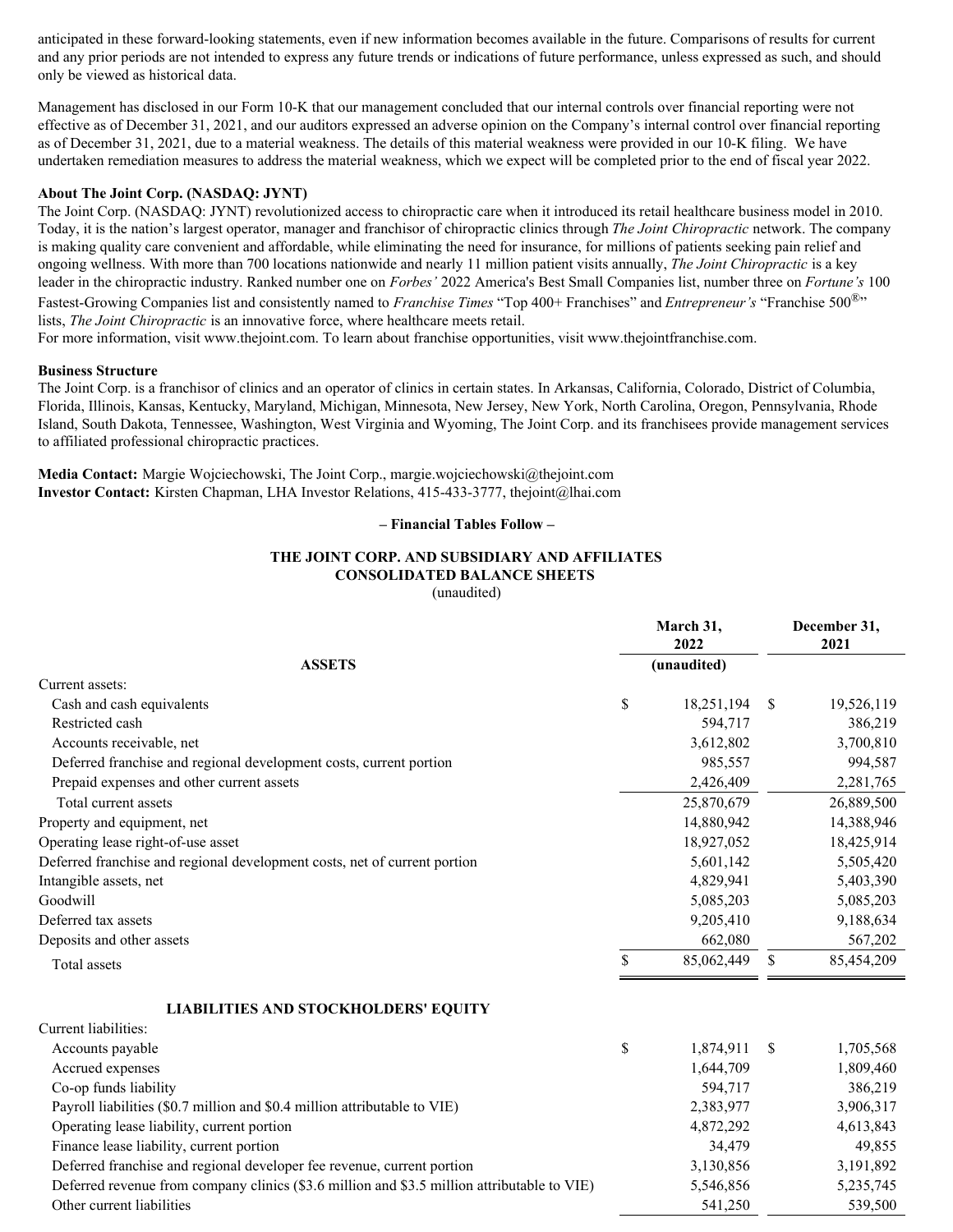| Total current liabilities                                                                                                                                                          | 20,624,047     | 21,438,399   |
|------------------------------------------------------------------------------------------------------------------------------------------------------------------------------------|----------------|--------------|
| Operating lease liability, net of current portion                                                                                                                                  | 17,184,696     | 16,872,093   |
| Finance lease liability, net of current portion                                                                                                                                    | 81,928         | 87,939       |
| Debt under the Credit Agreement                                                                                                                                                    | 2,000,000      | 2,000,000    |
| Deferred franchise and regional developer fee revenue, net of current portion                                                                                                      | 15,410,136     | 15,458,921   |
| Other liabilities                                                                                                                                                                  | 27,230         | 27,230       |
| Total liabilities                                                                                                                                                                  | 55,328,037     | 55,884,582   |
| Commitments and contingencies                                                                                                                                                      |                |              |
| Stockholders' equity:                                                                                                                                                              |                |              |
| Series A preferred stock, \$0.001 par value; 50,000 shares authorized, 0 issued and outstanding,<br>as of March 31, 2022 and December 31, 2021                                     |                |              |
| Common stock, \$0.001 par value; 20,000,000 shares authorized, 14,493,049 shares issued and<br>14,461,332 shares outstanding as of March 31, 2022 and 14,451,355 shares issued and |                |              |
| 14,419,712 outstanding as of December 31, 2021                                                                                                                                     | 14,492         | 14,450       |
| Additional paid-in capital                                                                                                                                                         | 44,273,294     | 43,900,157   |
| Treasury stock 31,717 shares as of March 31, 2022 and 31,643 shares as of December 31,                                                                                             |                |              |
| $2021$ , at cost                                                                                                                                                                   | (853, 436)     | (850, 838)   |
| Accumulated deficit                                                                                                                                                                | (13, 724, 938) | (13,519,142) |
| Total The Joint Corp. stockholders' equity                                                                                                                                         | 29,709,412     | 29,544,627   |
| Non-controlling Interest                                                                                                                                                           | 25,000         | 25,000       |
| Total equity                                                                                                                                                                       | 29,734,412     | 29,569,627   |
| Total liabilities and stockholders' equity                                                                                                                                         | 85,062,449     | 85,454,209   |
|                                                                                                                                                                                    |                |              |

## **THE JOINT CORP. AND SUBSIDIARY AND AFFILIATES CONDENSED CONSOLIDATED INCOME STATEMENTS (unaudited)**

.

|                                                     | <b>Three Months Ended</b><br>March 31, |               |            |  |
|-----------------------------------------------------|----------------------------------------|---------------|------------|--|
|                                                     | 2022                                   |               | 2021       |  |
| Revenues:                                           |                                        |               |            |  |
| Revenues from company-owned or managed clinics      | \$<br>12,606,999                       | <sup>\$</sup> | 9,466,083  |  |
| Royalty fees                                        | 6,008,932                              |               | 4,769,246  |  |
| Franchise fees                                      | 640,965                                |               | 695,427    |  |
| Advertising fund revenue                            | 1,710,717                              |               | 1,374,741  |  |
| Software fees                                       | 956,998                                |               | 760,537    |  |
| Regional developer fees                             | 201,787                                |               | 217,956    |  |
| Other revenues                                      | 312,140                                |               | 263,975    |  |
| Total revenues                                      | 22,438,538                             |               | 17,547,965 |  |
| Cost of revenues:                                   |                                        |               |            |  |
| Franchise and regional development cost of revenues | 2,002,813                              |               | 1,624,572  |  |
| IT cost of revenues                                 | 309,958                                |               | 140,745    |  |
| Total cost of revenues                              | 2,312,771                              |               | 1,765,317  |  |
| Selling and marketing expenses                      | 3,287,488                              |               | 2,489,279  |  |
| Depreciation and amortization                       | 1,629,176                              |               | 1,169,866  |  |
| General and administrative expenses                 | 15,378,623                             |               | 10,087,060 |  |
| Total selling, general and administrative expenses  | 20,295,287                             |               | 13,746,205 |  |
| Net loss on disposition or impairment               | 6,906                                  |               | 64,767     |  |
| (Loss) income from operations                       | (176, 426)                             |               | 1,971,676  |  |
| Other expense, net                                  | (16, 147)                              |               | (21, 537)  |  |
| (Loss) income before income tax benefit             | (192, 573)                             |               | 1,950,139  |  |
| Income tax expense (benefit)                        | 13,224                                 |               | (364, 148) |  |
| Net (loss) income                                   | \$<br>(205, 797)                       | $\mathbb{S}$  | 2,314,287  |  |
| Earnings per share:                                 |                                        |               |            |  |
| Basic (loss) earnings per share                     | \$<br>(0.01)                           | -\$           | 0.16       |  |
| Diluted (loss) earnings per share                   | \$<br>$(0.01)$ \$                      |               | 0.16       |  |
| Basic weighted average shares                       | 14,432,652                             |               | 14,178,542 |  |
| Diluted weighted average shares                     | 14,432,652                             |               | 14,854,809 |  |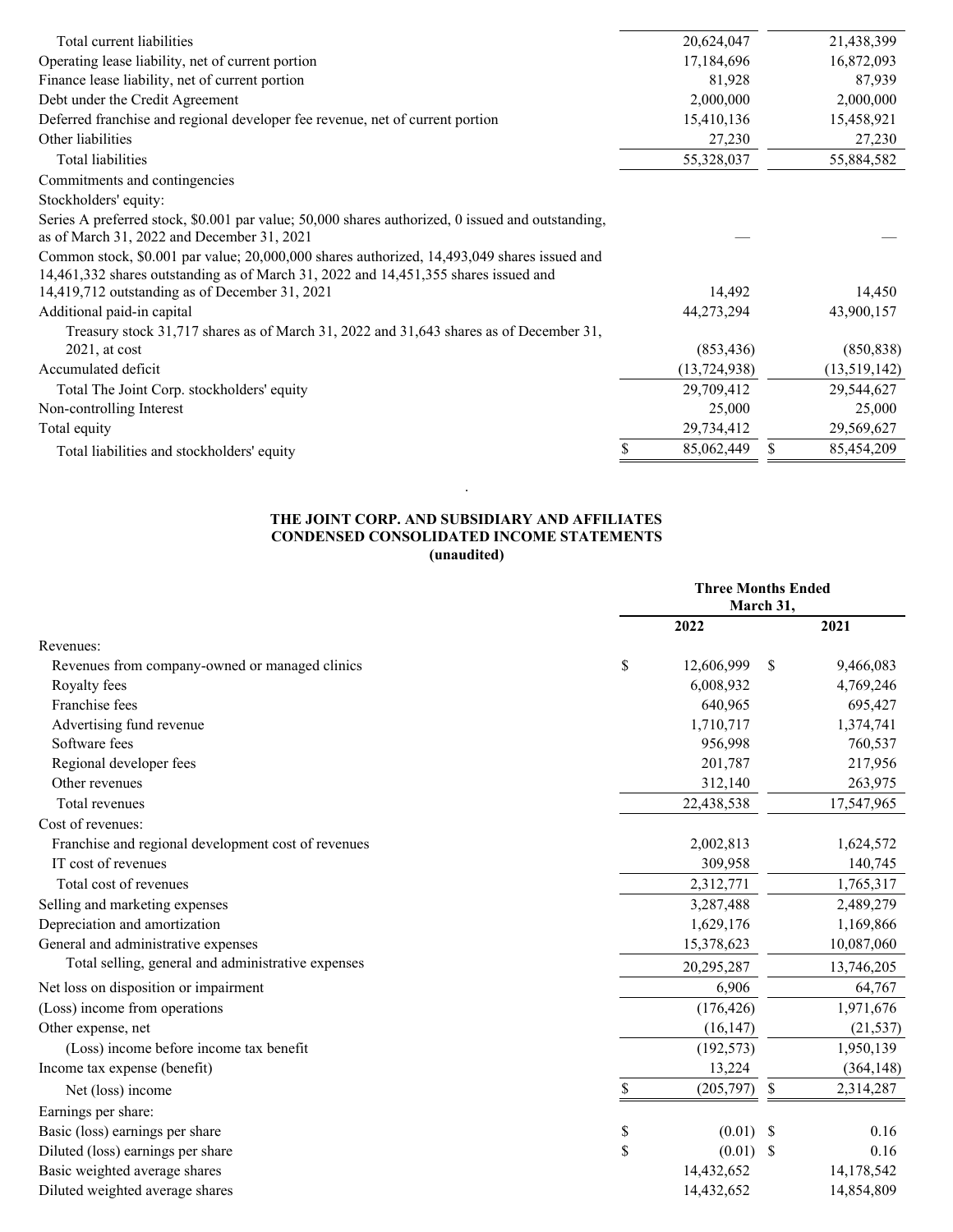### **THE JOINT CORP. AND SUBSIDIARY AND AFFILIATES CONDENSED CONSOLIDATED STATEMENTS OF CASH FLOWS (unaudited)**

|                                                                                          | <b>Three Months Ended</b><br>March 31, |                   |              |                   |
|------------------------------------------------------------------------------------------|----------------------------------------|-------------------|--------------|-------------------|
|                                                                                          |                                        | 2022              |              | 2021              |
| Cash flows from operating activities:                                                    |                                        |                   |              |                   |
| Net (loss) income                                                                        | \$                                     | $(205,797)$ \$    |              | 2,314,287         |
| Adjustments to reconcile net (loss) income to net cash provided by operating activities: |                                        |                   |              |                   |
| Depreciation and amortization                                                            |                                        | 1,629,176         |              | 1,169,866         |
| Net loss on disposition or impairment (non-cash portion)                                 |                                        | 6,906             |              | 99,022            |
| Net franchise fees recognized upon termination of franchise agreements                   |                                        |                   |              | (69,702)          |
| Deferred income taxes                                                                    |                                        | (16,776)          |              | (418, 810)        |
| Stock based compensation expense                                                         |                                        | 323,556           |              | 246,494           |
| Changes in operating assets and liabilities:                                             |                                        |                   |              |                   |
| Accounts receivable                                                                      |                                        | 88,008            |              | (442,008)         |
| Prepaid expenses and other current assets                                                |                                        | (144, 644)        |              | (384, 377)        |
| Deferred franchise costs                                                                 |                                        | (86, 692)         |              | (204, 112)        |
| Deposits and other assets                                                                |                                        | (94, 878)         |              | (3,313)           |
| Accounts payable                                                                         |                                        | 59,461            |              | (443, 463)        |
| Accrued expenses                                                                         |                                        | (164, 751)        |              | 60,493            |
| Payroll liabilities                                                                      |                                        | (1,522,340)       |              | (217,020)         |
| Deferred revenue                                                                         |                                        | 296,487           |              | 329,383           |
| Other liabilities                                                                        |                                        | 280,162           |              | 234,708           |
| Net cash provided by operating activities                                                |                                        | 447,878           |              | 2,271,448         |
| Cash flows from investing activities:                                                    |                                        |                   |              |                   |
| Purchase of property and equipment                                                       |                                        | (1,289,943)       |              | (951, 641)        |
| Reacquisition and termination of regional developer rights                               |                                        | (250,000)         |              | (1,388,700)       |
| Net cash used in investing activities                                                    | (1,539,943)                            |                   |              | (2,340,341)       |
|                                                                                          |                                        |                   |              |                   |
| Cash flows from financing activities:                                                    |                                        |                   |              |                   |
| Payments of finance lease obligation                                                     |                                        | (21, 387)         |              | (18, 238)         |
| Purchases of treasury stock under employee stock plans                                   |                                        | (2,598)           |              | (618, 154)        |
| Proceeds from exercise of stock options                                                  |                                        | 49,623            |              | 620,776           |
| Repayment of debt under the Paycheck Protection Program                                  |                                        |                   |              | (2,727,970)       |
| Net cash provided by (used in) financing activities                                      |                                        | 25,638            |              | (2,743,586)       |
| Decrease in cash, cash equivalents and restricted cash                                   |                                        | (1,066,427)       |              | (2,812,479)       |
| Cash, cash equivalents and restricted cash, beginning of period                          |                                        | 19,912,338        |              | 20,819,629        |
| Cash, cash equivalents and restricted cash, end of period                                | \$                                     | 18,845,911        | \$           | 18,007,150        |
|                                                                                          |                                        |                   |              |                   |
| Reconciliation of cash, cash equivalents and restricted cash:                            |                                        | March 31,<br>2022 |              | March 31,<br>2021 |
| Cash and cash equivalents                                                                | \$                                     | 18,251,194        | $\mathbb{S}$ | 17,834,526        |
| Restricted cash                                                                          |                                        | 594,717           |              | 172,624           |
|                                                                                          | \$                                     | 18,845,911        | \$           | 18,007,150        |

## **THE JOINT CORP. AND SUBSIDIARY AND AFFILIATES RECONCILIATION FOR GAAP TO NON-GAAP**

(unaudited)

|                                       |    | Three Months Ended March 31, |            |  |  |  |
|---------------------------------------|----|------------------------------|------------|--|--|--|
|                                       |    | 2022                         | 2021       |  |  |  |
| <b>Non-GAAP Financial Data:</b>       |    |                              |            |  |  |  |
| Net (loss) income                     | S. | $(205,797)$ \$               | 2,314,287  |  |  |  |
| Net interest expense                  |    | 15,859                       | 21,537     |  |  |  |
| Depreciation and amortization expense |    | 1,629,176                    | 1,169,866  |  |  |  |
| Tax expense (benefit)                 |    | 13,224                       | (364, 148) |  |  |  |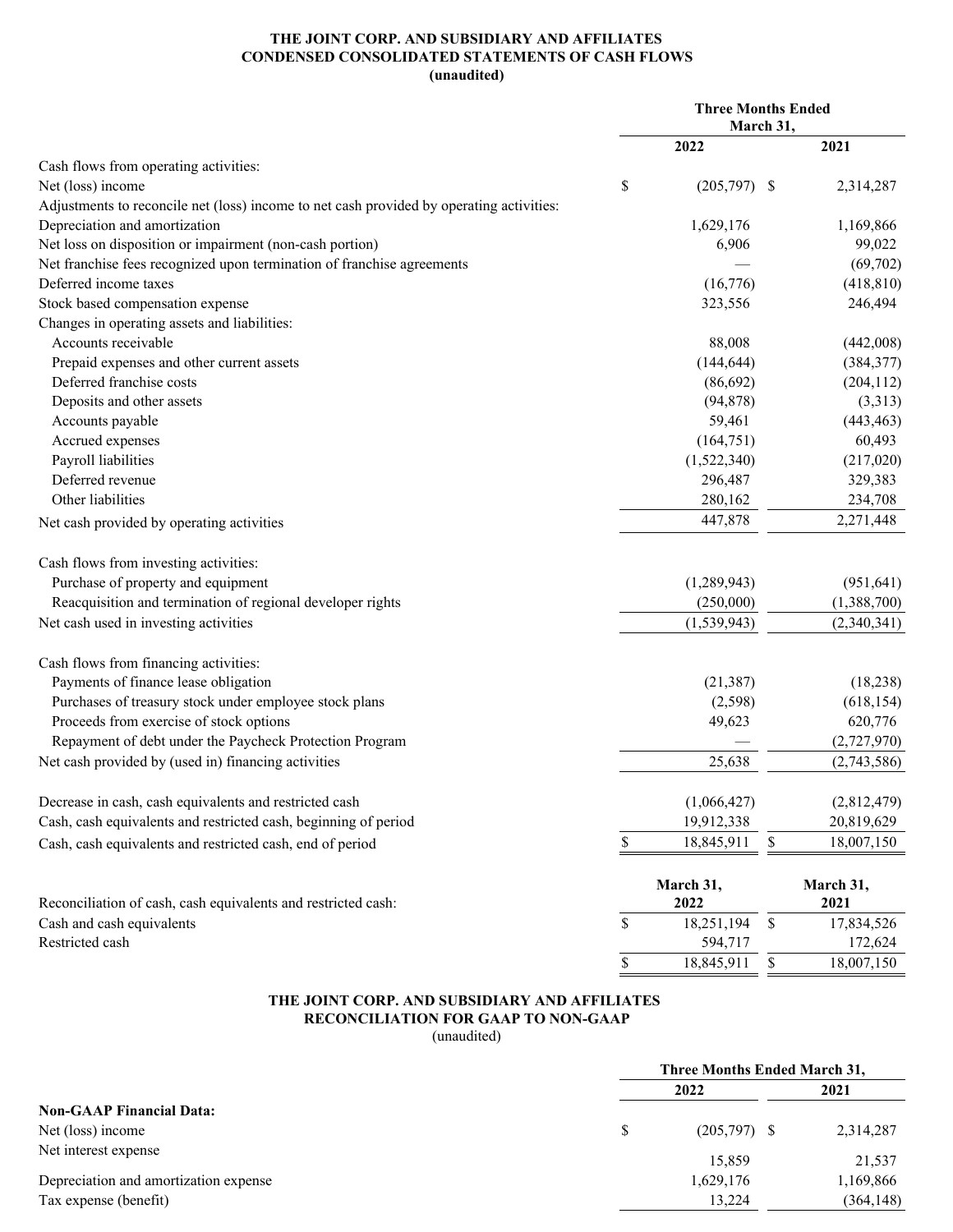| <b>EBITDA</b>                     | 1,452,462 | 3, 141, 542 |
|-----------------------------------|-----------|-------------|
| Stock compensation expense        | 323,556   | 246,494     |
| Acquisition related expenses      |           | 5,974       |
| Loss on disposition or impairment | 6.906     | 64,767      |
| Adjusted EBITDA                   | 1.782.924 | 3,458,777   |
|                                   |           |             |

<sup>&</sup>lt;sup>1</sup> System-wide sales include revenues at all clinics, whether operated or managed by the company or by franchisees. While franchised sales are not recorded as revenues by the company, management believes the information is important in understanding the company's financial performance, because these revenues are the basis on which the company calculates and records royalty fees and are indicative of the financial health of the franchisee base.

<sup>2</sup> Comp sales include the revenues from both company-owned or managed clinics and franchised clinics that in each case have been open at least 13 full months and exclude any clinics that have closed.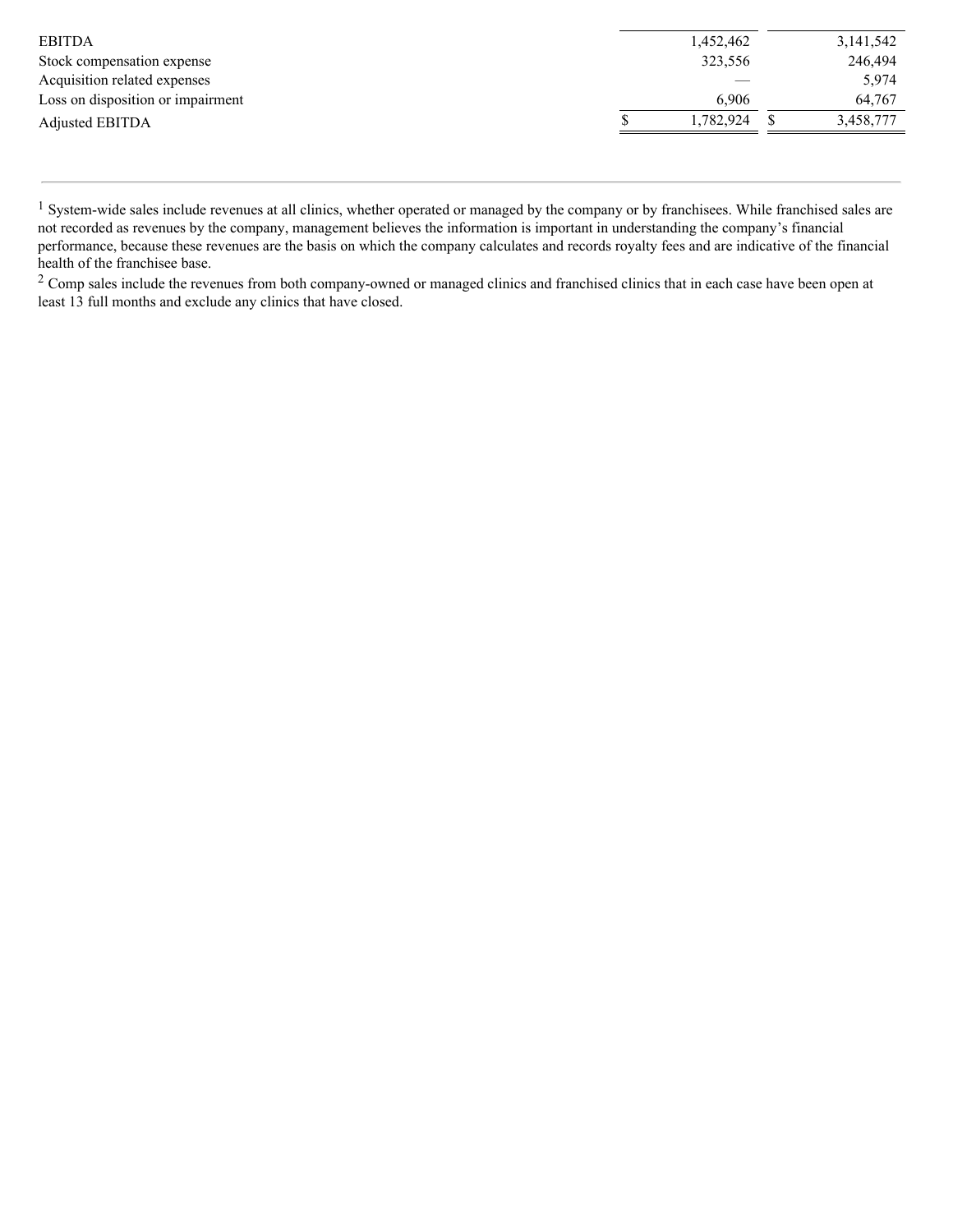



## Q1 2022 Financial Results

As of March 31, 2022 | Reported on May 5, 2022

### **Safe Harbor Statements**

Certain statements contained in this presentation are "forward-looking statements" about future events and expectations. Forward-looking statements are based on our beliefs, assumptions and expectations of industry trends, our future financial and operating performance and our growth plans, taking into account the information currently available to us These statements are not statements of historical fact. Forward-looking statements involve risks and uncertainties that may cause our actual results to differ materially from the expectations of future results we express or imply in any forward-looking statements, and you should not place undue reliance on such statements. Factors that could contribute to experiences include, but are not limited to, the continuing impact of the COVID-19 and the experiences on the experiences including temperature in such as the content of the COVID-19 and the current war in Ukraine, our fai price of our common stock and result in class action lawsuits, our failure to remediate the current or future material weaknesses in our internal control over financial reporting, which could negatively impact our ability to accurately report our financial results, prevent fraud, or maintain investor confidence, and other factors described in our filings with the SEC, including in the section entitled "Ri including in the section entireled Kisk Factors in our Arinhal Report on Form 10-K for the year ended because any forward-looking statements of results for current and quarterly reports... Worker with the Section of Figure performance, unless expressed as such, and should only be viewed as historical data.

#### **Business Structure**

The Joint Corp. is a franchisor of clinics and an operator of clinics in certain states. In Arkansas, California, Colorado, District of Columbia, Florida, Illinois, Kansas, Kentucky, Maryland, Massachusetts, Michigan, Minnesota, New Jersey, New York, North Carolina, Oregon, Pennsylvania, Rhode Island, South Dakota, Tennessee, Washington, West Virginia<br>and Wyoming, The Joint Corp. and its franchisees pr

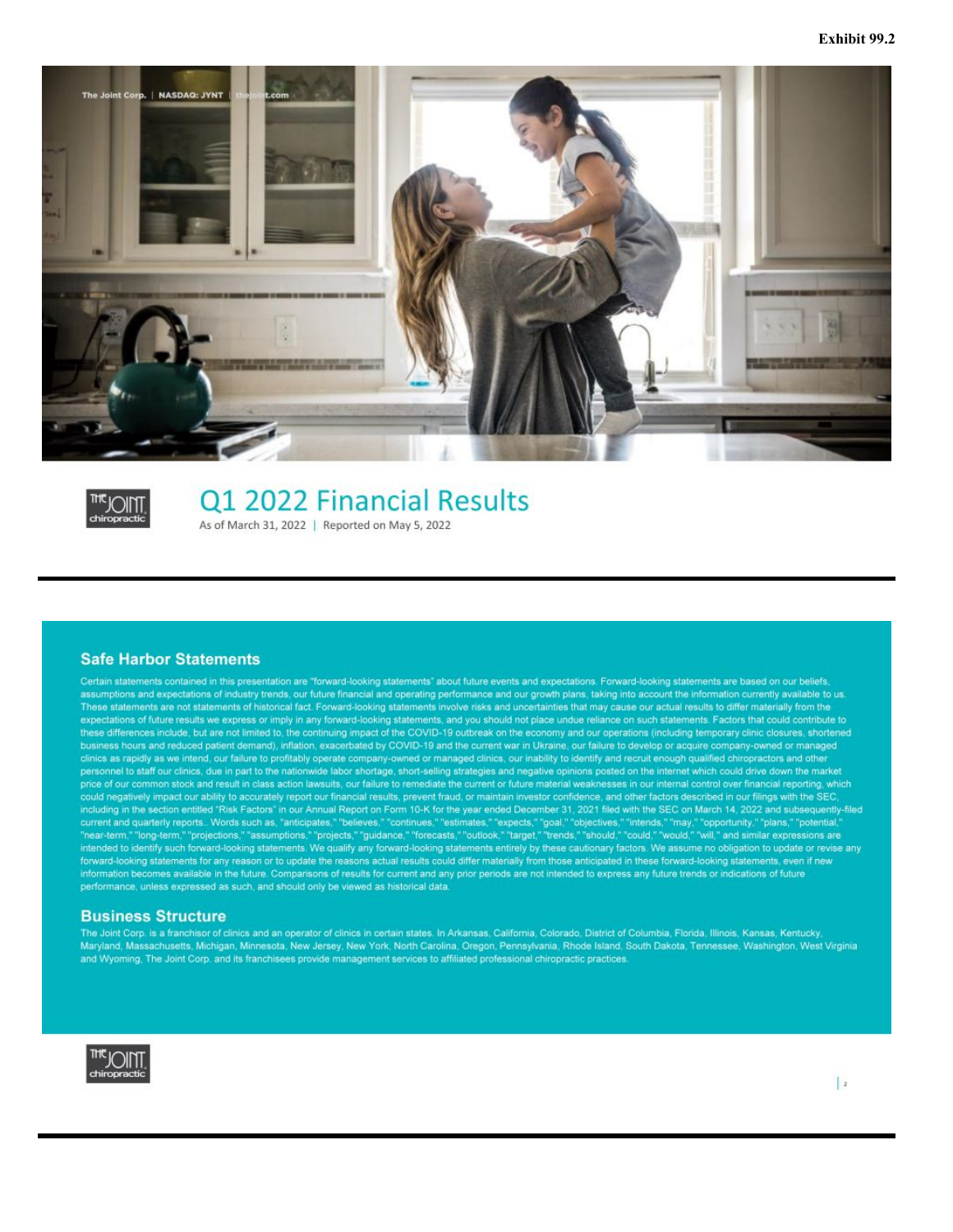# Three Enterprise Initiatives to Advance Growth



C 2022 The Joint Corp. All Rights Reserved. 3

# Building upon Foundation for Growth





<sup>1</sup>Comparable sales include only the sales from clinics that have been open at least 13 or 48 full months and exclude any clinics that have permanently closed. <sup>2</sup> Reconciliation of Adjusted EBITDA to GAAP earnings is included in the Appendix.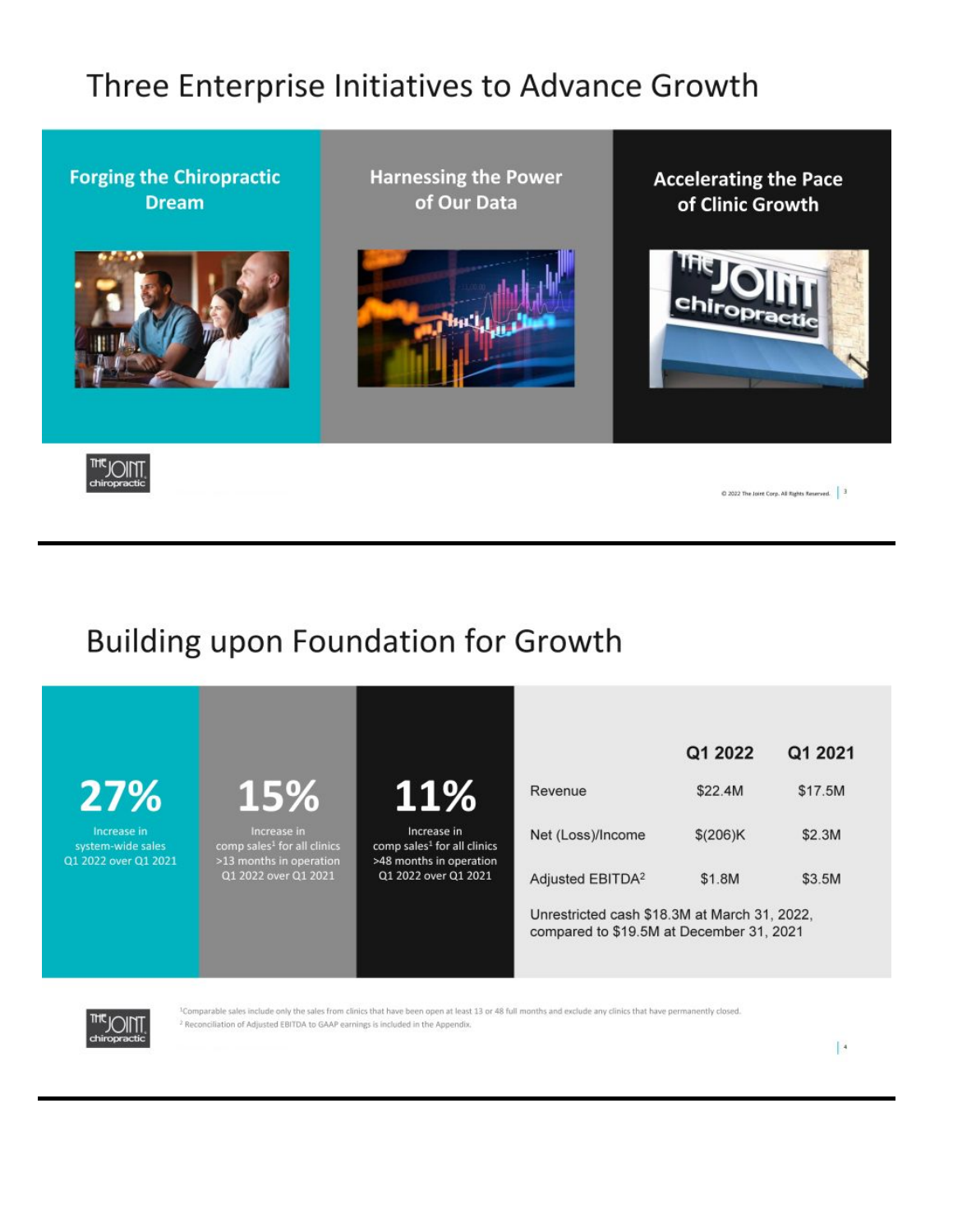# 27 Franchises Opened in Q1 2022, **Highest for Any First Quarter**



C 2022 The Joint Corp. All Rights Reserved. 5

# Franchise Licenses Sold Are Significant Pipeline



77% sold by RDs in Q1 2022

**Franchise Licenses Sold Annually** 



66% of clinics supported by

19 RDs as of April 1, 2022

Clinics in Active Development<sup>1</sup>

**Gross Cumulative Franchise Licenses Sold1** 1140 Dec. 31, Dec. 31, Dec. 31, Dec. 31, Dec. 31, Mar. 31,<br>2017 2018 2019 2020 2021 2022

RDs cover 55% of Metropolitan Statistical Areas (MSAs) as of April 1, 2022



1 Of the 1,140 franchise licenses sold as of March 31, 2022, 278 are in active development, 737 are currently operating and the balance represents terminated/closed licenses.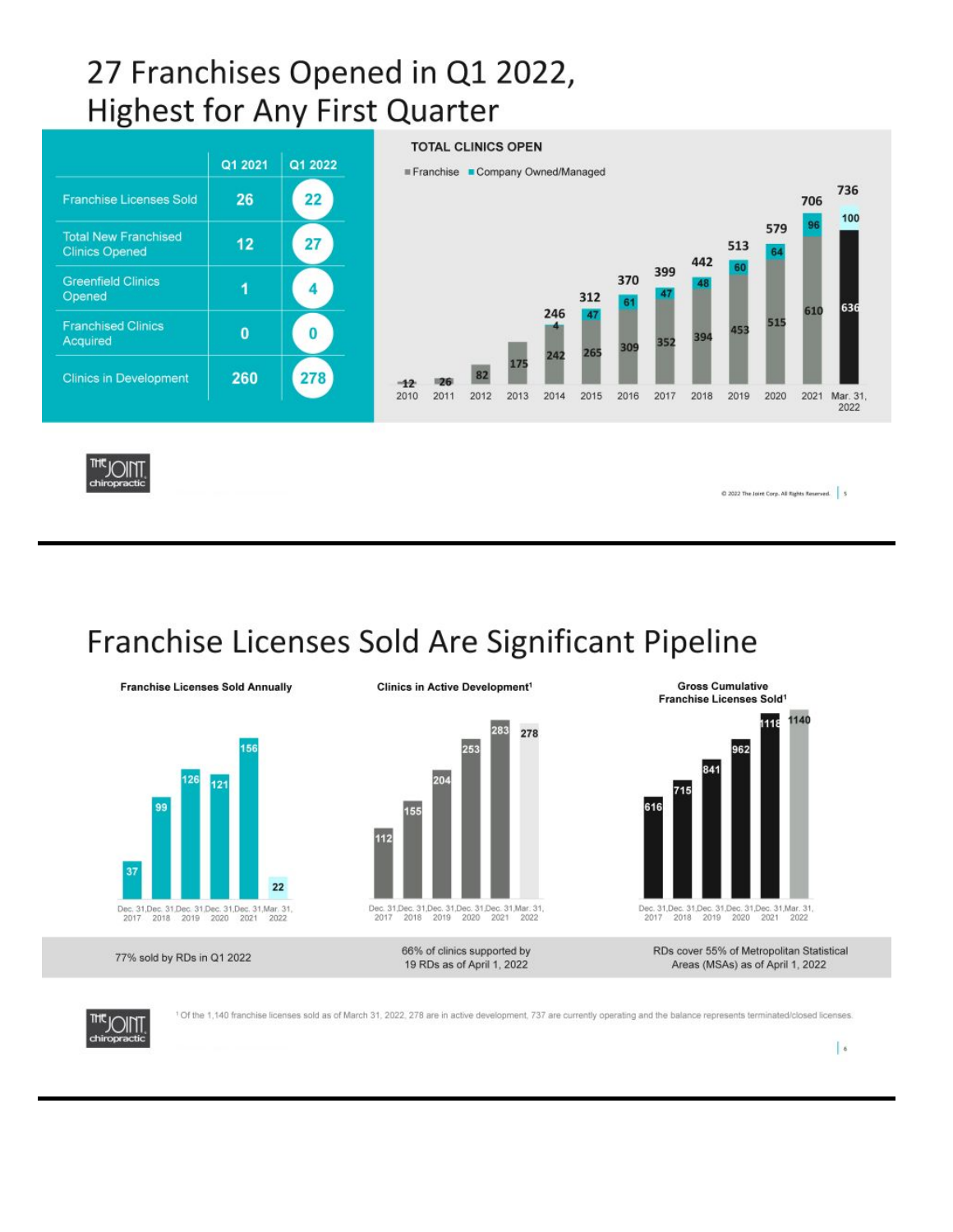# <span id="page-12-0"></span>**Investing in Brand Awareness**

### 63+% of new patients influenced by online marketing in Q1 2022

Directing increased buying power to more sophisticated marketing programs

New video marketing and social media





## $\vert$

## **Enhancing Patient Experience and Efficiency** through Improved Technology Infrastructure



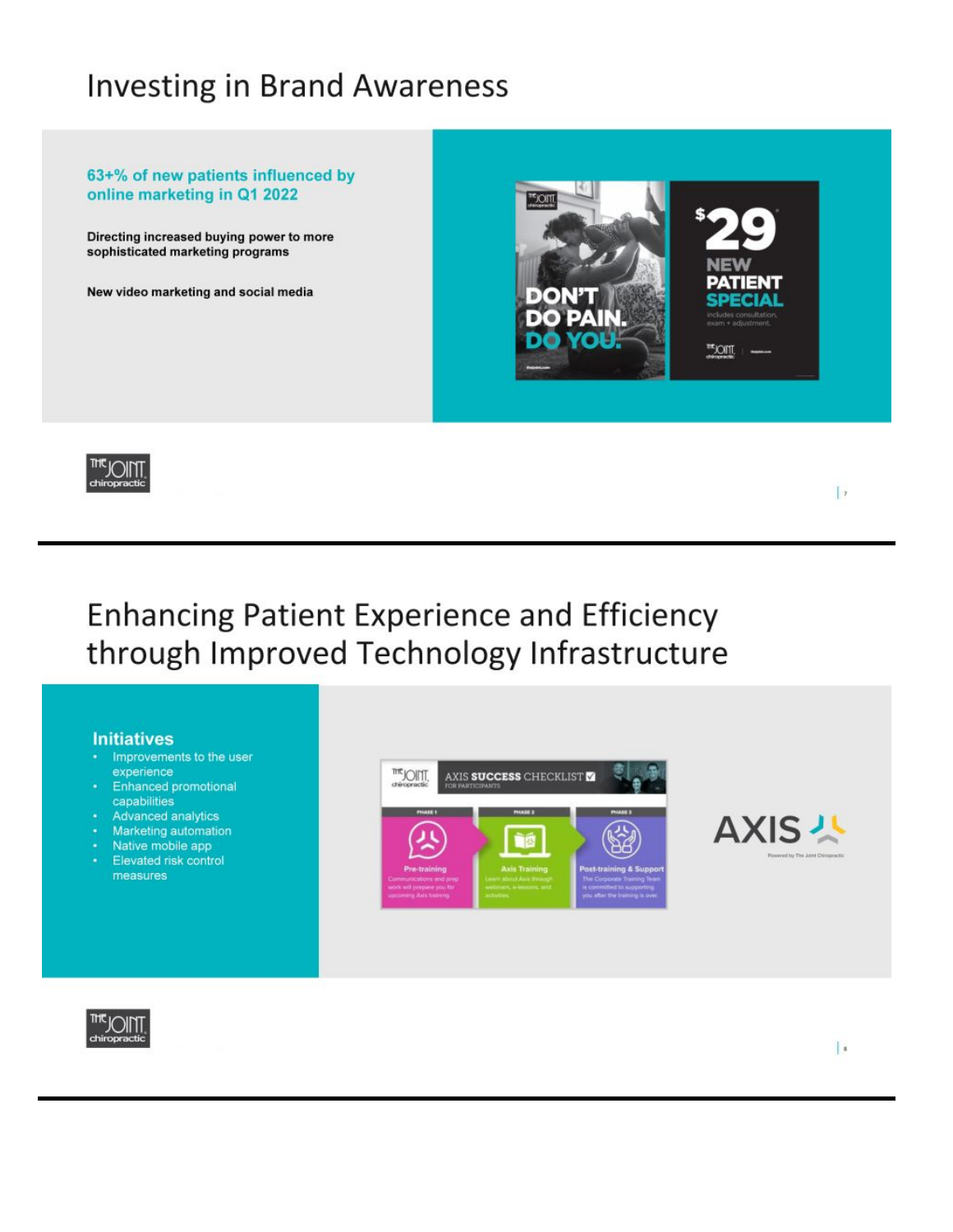# Q1 2022 Financial Results

| $$$ in $M1$                                        | Q1 2022               | Q1 2021              |                     | <b>Differences</b> |
|----------------------------------------------------|-----------------------|----------------------|---------------------|--------------------|
| Revenue<br>• Corporate clinics<br>· Franchise fees | \$22.4<br>12.6<br>9.8 | \$17.6<br>9.5<br>8.1 | \$4.9<br>3.1<br>1,8 | 28%<br>33%<br>22%  |
| Cost of revenue                                    | 2.3                   | 1.8                  | 0.5                 | 31%                |
| Sales and marketing                                | 3.3                   | 2.5                  | 0.8                 | 32%                |
| Depreciation and amortization                      | 1.6                   | 1.2                  | 0.4                 | 39%                |
| G&A                                                | 15.4                  | 10.1                 | 5.3                 | 52%                |
| Operating (Loss)/Income                            | (0.2)                 | 2.0                  | (2.2)               | (109)%             |
| Tax Expense/(Benefit)                              | 0.0                   | (0.4)                | 0.4                 | 104%               |
| Net (Loss)/Income                                  | (0.2)                 | 2.3                  | (2.5)               | (109)%             |
| Adj. EBITDA <sup>2</sup>                           | 1.8                   | 3.5                  | (1.7)               | (48)%              |



<sup>1</sup> Due to rounding, numbers may not add up precisely to the totals.<br><sup>2</sup> Reconciliation of Adjusted EBITDA to GAAP earnings is included in the Appendix.

C 2022 The Joint Corp. All Rights Reserved. 9

# Updating 2022 Guidance

| \$ in M                                        | 2021<br><b>Actual</b> | <b>2022 Low</b><br><b>Guidance</b> | <b>2022 High</b><br><b>Guidance</b> |
|------------------------------------------------|-----------------------|------------------------------------|-------------------------------------|
| Revenues                                       | \$80.9                | \$98.0                             | \$102.0                             |
| Adjusted EBITDA <sup>1</sup>                   | \$12.6                | \$12.0                             | \$14.0                              |
| New Franchised Clinic Openings                 | 110                   | 110                                | 130                                 |
| New Company-owned/Managed Clinics <sup>2</sup> | 32                    | 30                                 | 40                                  |



<sup>1</sup> Reconciliation of Adjusted EBITDA to GAAP earnings is included in the appendix.<br><sup>2</sup> Through a combination of both greenfields and buybacks.

C 2022 The Joint Corp. All Rights Reserved. | 10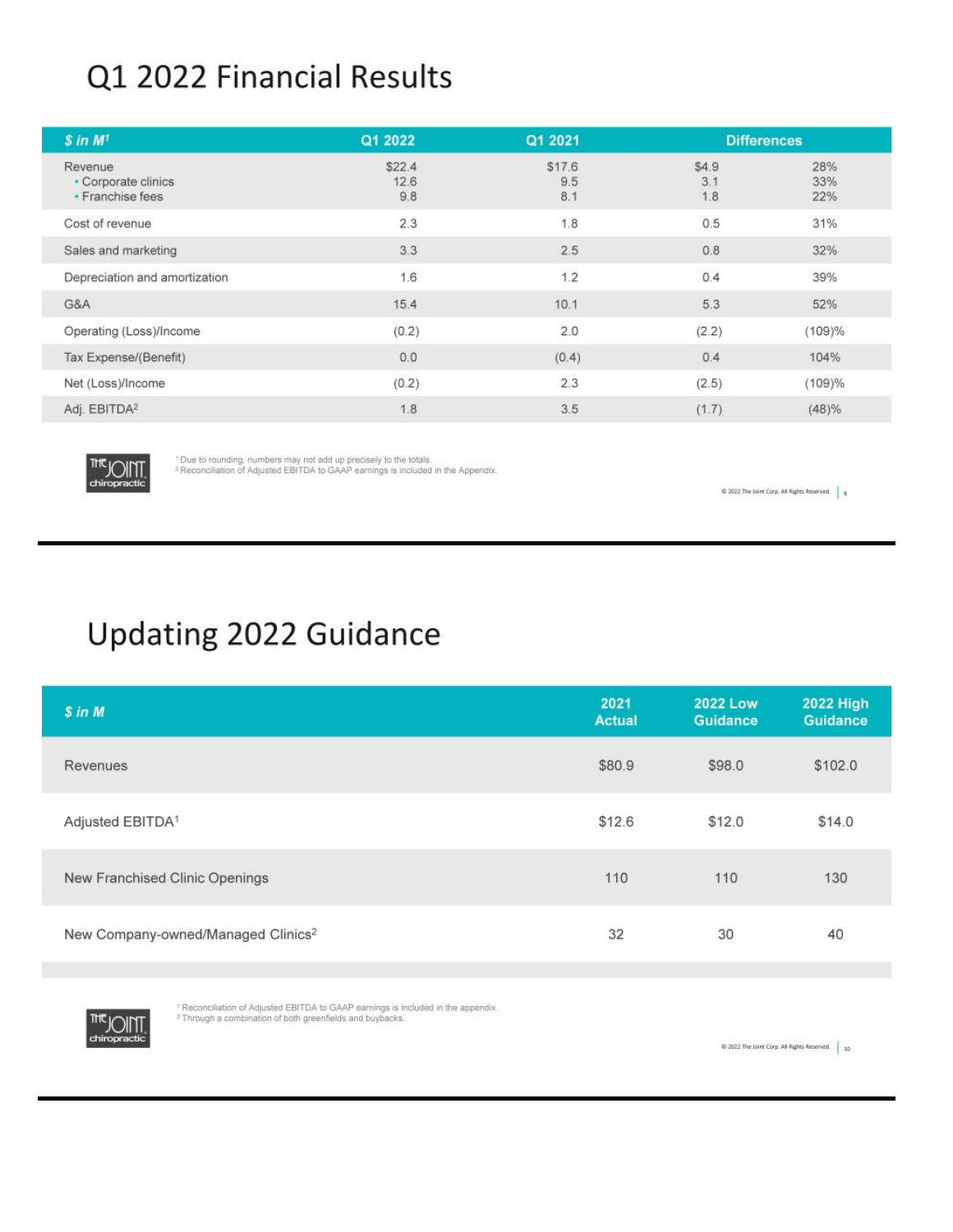# Three Enterprise Initiatives to Advance Growth



C 2022 The Joint Corp. All Rights Reserved. 11

# Resilient Business Model Drives Long-term Growth





<sup>1</sup> For the period ended Dec. 31, 2021 | <sup>2</sup> June 2021 Kentley Insights Chiropractic Care Market Research Report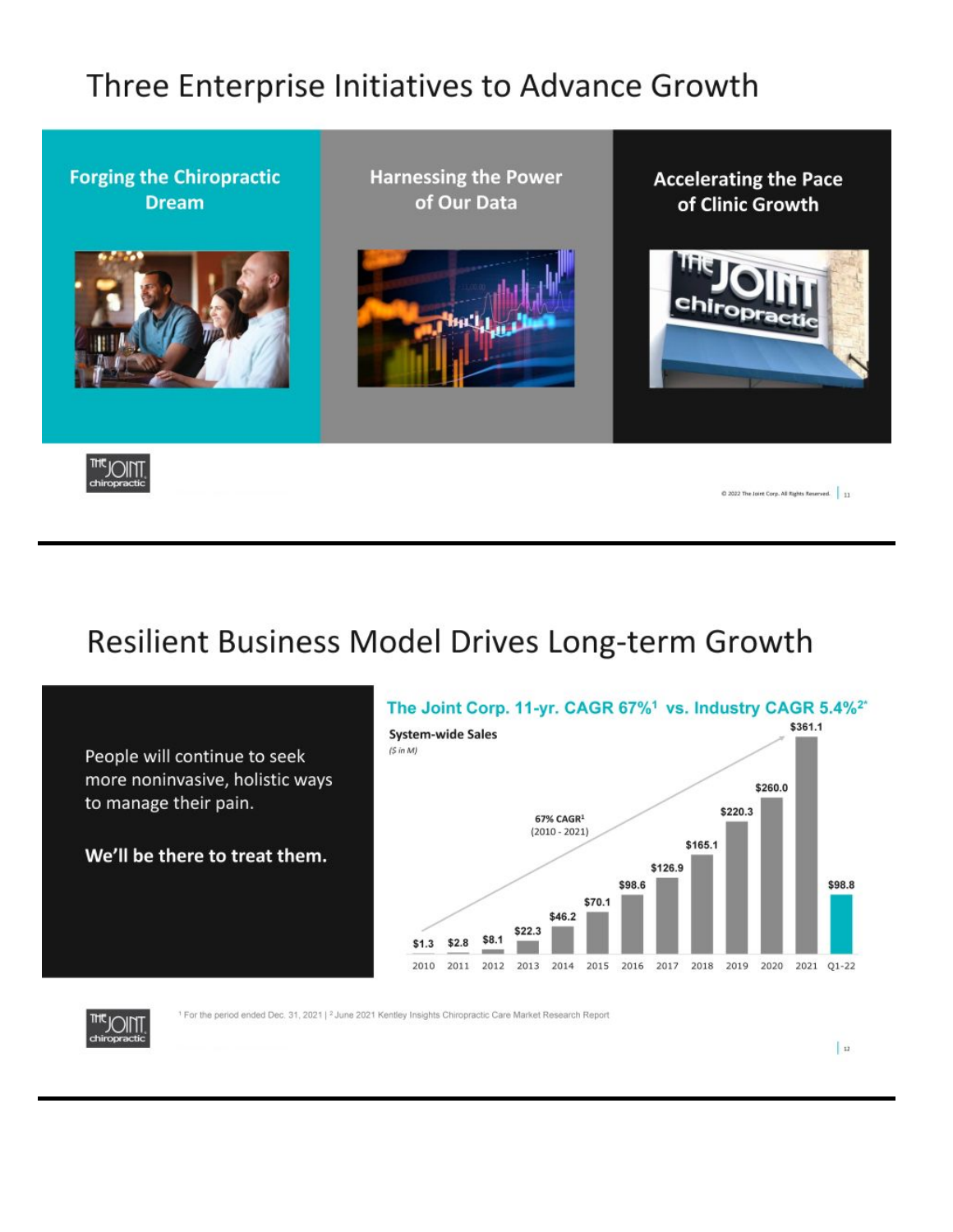## **Performance Metrics and Non-GAAP Measures**

This presentation includes commonly discussed performance metrics. System-wide sales include sales at all clinics, whether operated by the company or by franchisees. While franchised sales are not recorded as revenues by t

This presentation includes non-GAAP financial measures. EBITDA and Adjusted EBITDA are presented because they are important measures used by<br>management to assess financial performance, as management believes they provide a compensation expenses

EBITDA and Adjusted EBITDA do not represent and should not be considered alternatives to net income or cash flows from operations, as determined by<br>accounting principles generally accepted in the United States, or GAAP. Wh to potential inconsistencies in the methods of calculation. EBITDA and Adjusted EBITDA should be reviewed in conjunction with the Company's financial statements filed with the SEC



 $\vert$  13

The Joint

## Q1 2022 Segment Results

\$ in 000s



|                                                    |  | <b>Clinics</b> |  | <b>Operations</b> |  | Corporate |  | Consolidated |  |
|----------------------------------------------------|--|----------------|--|-------------------|--|-----------|--|--------------|--|
| <b>Total Revenues</b>                              |  | 12,607         |  | 9,831             |  |           |  | 22,439       |  |
| <b>Total Operating Costs</b>                       |  | (13, 045)      |  | (5, 428)          |  | (4, 142)  |  | (22, 615)    |  |
| <b>Operating Income (Loss)</b>                     |  | (438)          |  | 4,403             |  | (4, 142)  |  | (176)        |  |
| Other Income (Expense), net                        |  | 1              |  |                   |  | (15)      |  | (16)         |  |
| Loss Before Income Tax Expense                     |  | (439)          |  | 4,403             |  | (4, 156)  |  | (193)        |  |
| <b>Total Income Taxes</b>                          |  |                |  |                   |  | 13        |  | 13           |  |
| Net Income (Loss)                                  |  | (439)          |  | 4,403             |  | (4, 170)  |  | (206)        |  |
| <b>Net Interest</b>                                |  |                |  |                   |  | 15        |  | 16           |  |
| <b>Income Taxes</b>                                |  |                |  |                   |  | 13        |  | 13           |  |
| <b>Total Depreciation and Amortization Expense</b> |  | 1,376          |  | 173               |  | 79        |  | 1,629        |  |
| <b>EBITDA</b>                                      |  | 938            |  | 4,577             |  | (4,062)   |  | 1,453        |  |
| <b>Stock Based Compensation Exp</b>                |  |                |  |                   |  | 324       |  | 324          |  |
| Bargain Purchase Gain                              |  |                |  |                   |  |           |  |              |  |
| (Gain) Loss on Disposition/Impairment              |  |                |  |                   |  |           |  |              |  |
| <b>Acquisition Expenses</b>                        |  |                |  |                   |  | (0)       |  | (0)          |  |
| <b>Adjusted FRITDA</b>                             |  | 945            |  | 4.577             |  | (3.739)   |  | 783          |  |

Corporate

Franchise

Unallocated